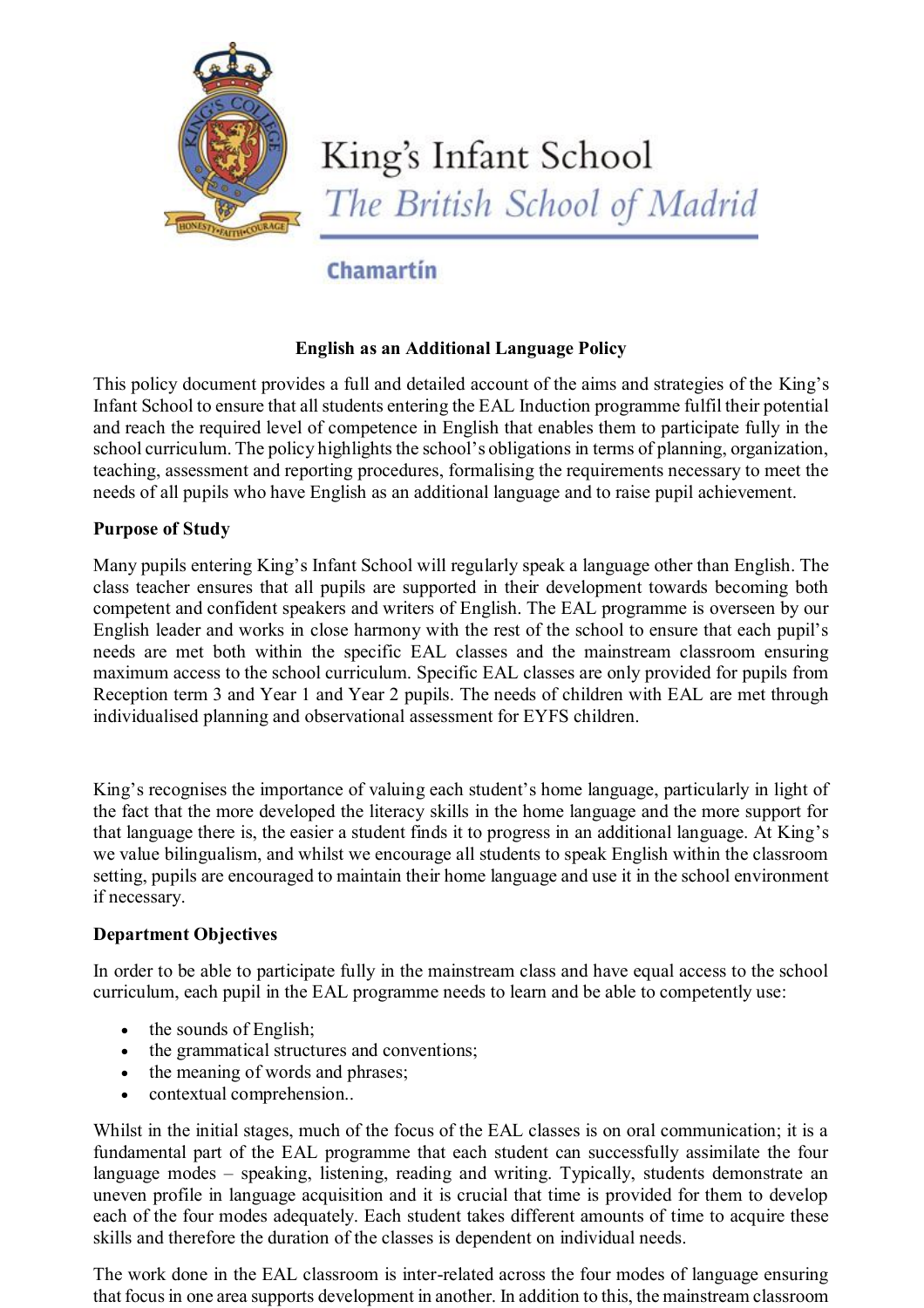provides an environment where EAL pupils can work with fluent English speakers putting into practice newly acquired skills in a more typical setting.

### **Programme of Study**

The English Leader is responsible for the specific learning objectives of each individual student. The curriculum content is carefully planned to ensure that students are able to meet the objectives as set out above, enabling them to have full access to the mainstream curriculum as quickly as possible. Whilst to some extent this will be specific to learners of English as an Additional Language, it is important to stress that particularly after the initial stages of language learning, the EAL curriculum is based largely on the wider National Curriculum goals for English with a strong focus on grammar.

Evidence suggests that young learners of English as an additional language go through a similar process of sorting out English grammar as children brought up in an English-only environment. They demonstrate very similar development errors such as in their use of the past tense and both negative and question forms. This highlights the importance of long term planning with national curriculum expectations set as the eventual target for learners of EAL. Similarly, for older pupils, research carried out by UK national test agencies suggests that a clear goal of attaining age appropriate national curriculum at KS2 should be set and worked towards by EAL department, in addition to the mainstream school. The achievement of this level signifies a student has assimilated all four language modes and reached the required level of competence to participate fully in the school curriculum. As stated above, the time taken to reach these levels is individual to each student. Generally, an absolute minimum of a year is required in the EAL programme but in many cases this time period may be significantly longer. The crucial point is to ensure equal access to the mainstream curriculum for all children and a pre-emptive exit may jeopardise this objective.

Curriculum development by the EAL department therefore needs to reflect the objectives of the National Curriculum. However in the initial stages, planned lessons will focus on the need for "realworld communication" stressing functions such as asking for and giving personal information, describing physical appearance, following simple instructions and learning the vocabulary of the classroom. Medium term plans are written specifically for each group of students based on Assessment For Learning (AFL) with short term plans written on a weekly basis aimed at addressing any areas in need of particular reinforcement which have been identified. .

The EAL department meets regularly with class teachers and the English Leader to ensure that all parties are following common goal. In addition, resources and planning are shared between departments to ensure continuity and relevance to work.

### **Teaching and Learning**

Whilst this policy document is specific to EAL, it should be noted that many of the strategies used by the EAL department are widespread across the school as fundamental tools in assisting children to develop their skills in English as an additional language. A wide range of teaching strategies are utilised to address a variety of different learning styles and to engage the children in the learning process as actively as possible.

- All classroom activities have clear learning objectives that are set out at the beginning of each lesson, addressed throughout and revisited at the end of each session to ensure that students are fully aware of and involved in what they are learning.
- EAL classroom activities are differentiated according to the needs of the individual student. Differentiation may take several forms dependent on the activity in question but will be either by task, outcome, resources or teacher/peer support.
- The key language features of each curriculum area are identified clearly. These may include the grammar focus, key vocabulary, uses of language, forms of text etc.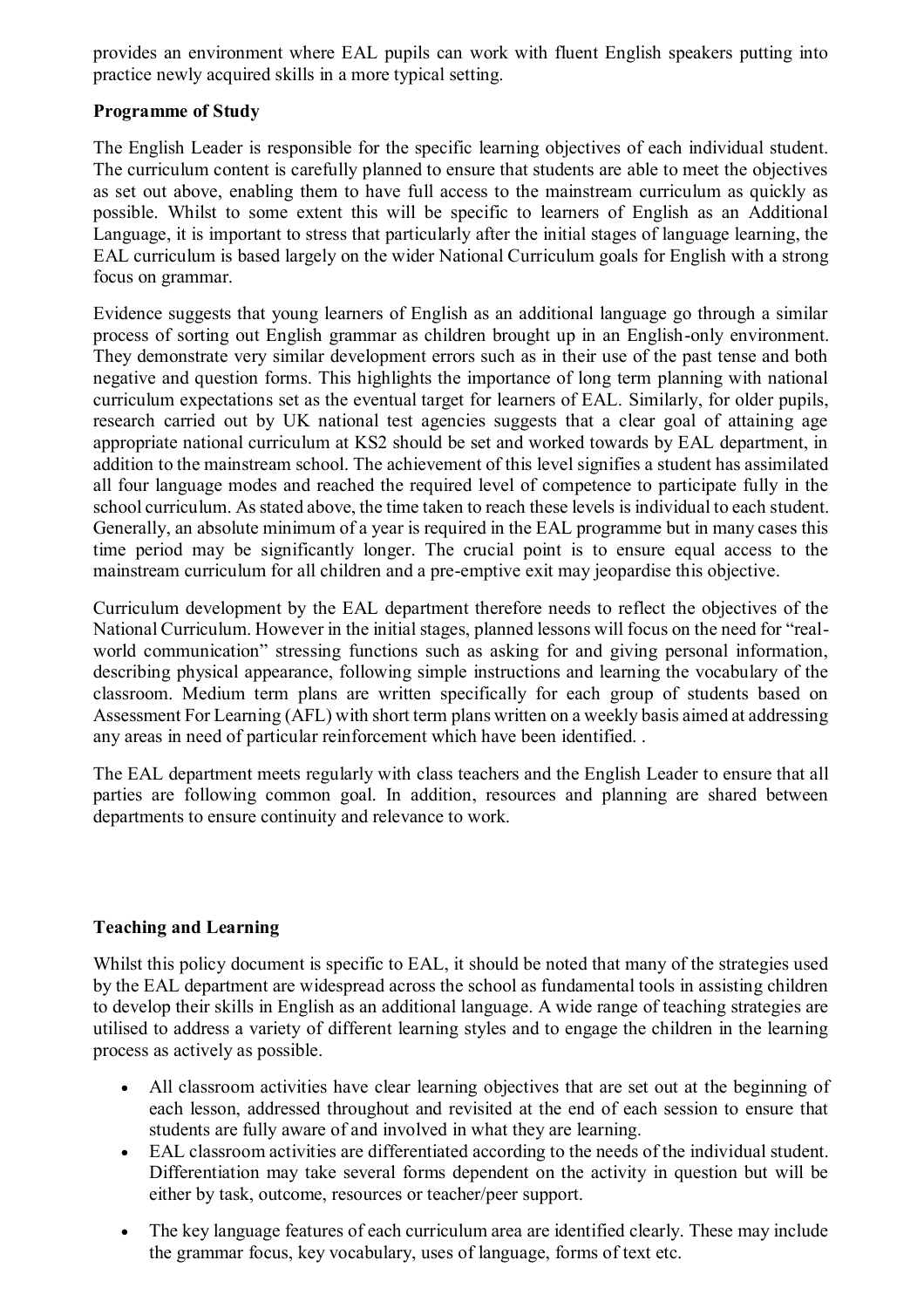- Each lesson provides enhanced opportunities for speaking and listening with students participating in role play, presentations, discussion and story/experience recounting etc.
- Additional verbal reinforcement and correction by the teacher is consistently provided in the form of repetition and modelling.
- Collaborative activities play an important role in the EAL classroom as a means of encouraging and supporting active participation.
- The EAL classroom provides an environment rich in additional visual support, e.g. posters, pictures, computer images, description and use of gestures.
- Reading and writing activities in the EAL classroom involve discussion before, during and after the activity.
- Each EAL class involves the provision of scaffolding where required. This may take the form of talking or writing frames, sentence starters, or word mats etc. More able pupils are encouraged to use their full imagination to create personal accounts and interpretations of the assigned tasks.
- Where possible, the EAL teacher will ensure that learning progression moves from the concrete to the abstract to confirm that the learning objectives have been met.
- x Key vocabulary is provided in the form of EAL word bank booklets which are used across all of their lessons. Children can update their booklets with new or difficult vocabulary as necessary.
- Spanish may sometimes be used in the EAL classroom to assist understanding and learning.

### **Organisation and Resources**

Each EAL class is taught be a specialist EAL teacher who withdraws pupils from the mainstream class. Pupils are grouped according to age and ability and have access to EAL support 4 times a week in groups not exceeding 6 students. Lessons are conducted in a specially appointed EAL room where pupils and the teacher have access to a wide range of resources including both EAL specific and non EAL specific books, games and flashcards. Pupils will not miss any of their core subjects (English, Maths) and will only miss one class per week from any other subject area. Year 9 pupils have their classes outside of class time, either in the morning before school or at lunchtime to ensure that the maximum time is spend in their mainstream classes in their crucial final year.

New resources are created, researched and updated on a weekly basis according to requirements. These resources are as varied and tailored as possible in order to cater to each pupil's optimum method of learning.

#### **Data and Assessment**

During the initial admittance process for every non-native English speaker, an interview and short task will be conducted by the admissions department with the parent of guardian to ascertain the degree of previous exposure of the child to English as an additional language. Following admittance to the school and to the EAL programme, all students will be assessed using observations carried out by the main class teacher within the mainstream class to determine each student's ability to access the mainstream curriculum and identify any particular areas of weakness.

Once in class, AFL is recorded and tracked by the EAL teacher across the year based on both EAL and National Curriculum criteria (Classroom Monitor) in order to check progress and make informed decisions regarding subsequent planning. Both written and verbal feedback provided to students on a regular basis. Pupils are explained their targets in order to obtain full understanding of what their next steps are. Demonstrations of how the target will look once attained help the EAL students with this process. Students are required to respond thoughtfully to feedback in order to demonstrate that they have read, understood and can put into practice their next targets and objectives. Pupil targets are displayed in books for quick and easy reference. Pupils are also encouraged to provide constructive peer review of work.

Further to this, all EAL pupils will be assessed three times throughout the school year. This assessment will include EAL specific assessment criteria adapted from the Northern Association of Support Services for Equality and Achievement (NASSEA), in-class observations, discussions with class teachers and evaluation of written work based on National Curriculum criteria. In addition to this, pupils will take part in mainstream class assessments as required. The EAL department works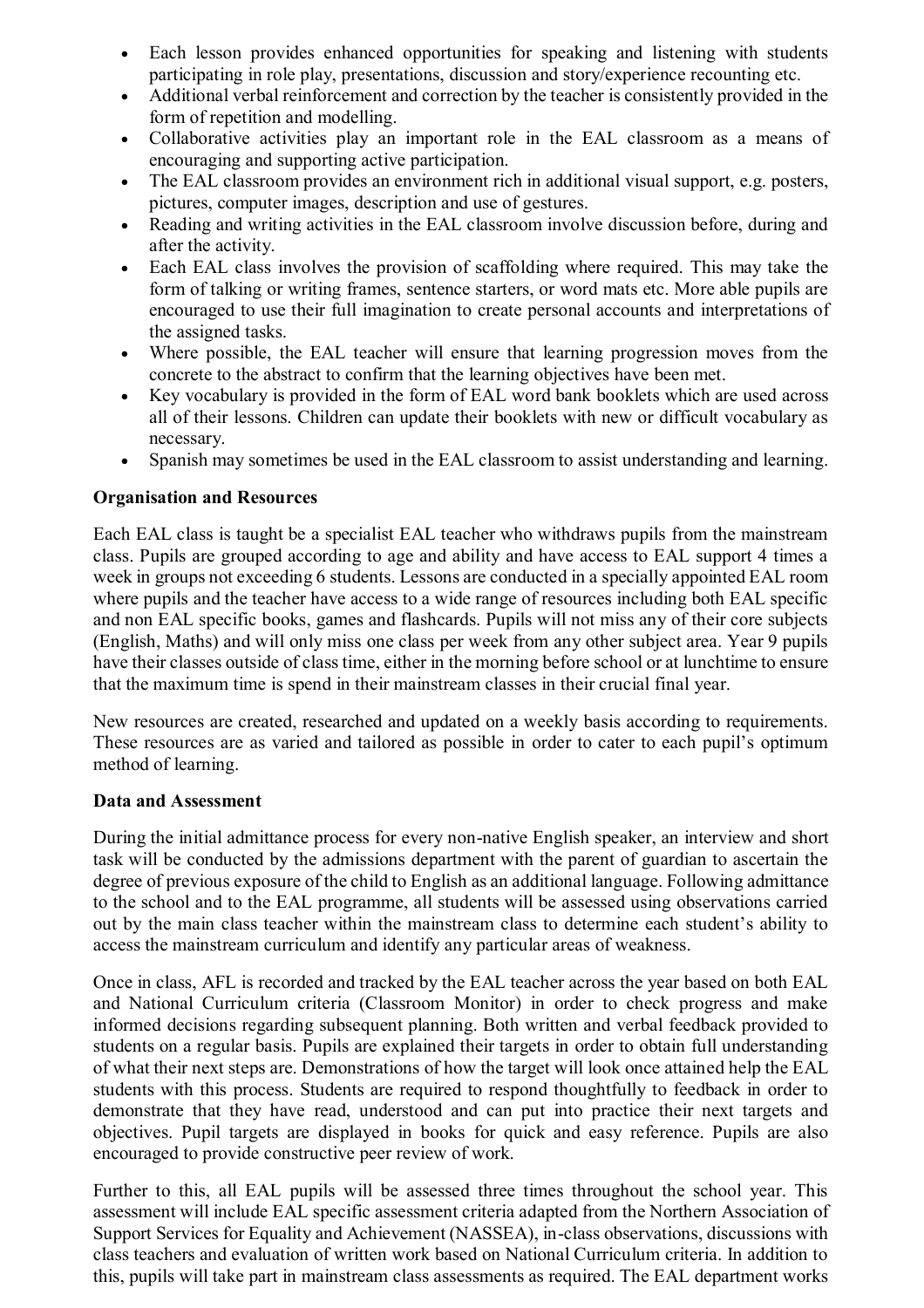in conjunction with the mainstream school in assessing a student's readiness for exiting the EAL programme but it should be noted a student's ability should be in line with their current year group in order for them to fully join the main class.

All assessment of EAL students is carried out in a sensitive manner particularly with regard to the mainstream assessment as it is crucial that self-esteem is not compromised in the process. Whilst EAL students will initially attain mainstream assessment results below their peer group, King's EAL department provides feedback to the student in a broader learning context that the assessment alone accounts for. Each EAL pupil at King's needs to gain recognition for what they can do and for the progress they have made.

#### **Monitoring and Evaluation**

All staff (both EAL and class) observe, assess and record information regarding each pupil's language development on a continuous basis. Pupil's will be deemed to be ready to leave the programme when they have reached a level of proficiency which is in line with their year group and are seen to be able to follow their mainstream classes. Decisions made of leaving EAL will be made in conjunction with the main class teachers and the SLT. Parents will be informed directly by email of any decisions made relating to this.

Targets are set for individual pupils and progress towards those targets is evaluated throughout the year. This review process is carried out jointly by EAL in consultation with class staff to ensure that an overall view of progress is attained as students often perform differently in different environments depending on their level of confidence in those situations.

It is the role of the EAL teacher to keep themselves updated with current best practice and available resources in the field of EAl.

#### **Reporting to Parents**

All parents receive written reports three times a year which will make reference to progress within the EAL classes and how this has impacted on learning within the mainstream setting. Furthermore, parents are kept informed of any day to day issues concerning their child via email. Any parent of an EAL pupil is welcome to schedule appointments with the EAL teacher as they require throughout the school year to discuss the progress of each child.

| <b>Created and Reviewed by:</b> | <b>Policy Category: school</b>  |
|---------------------------------|---------------------------------|
| Dawn Akyurek September 2017     |                                 |
| Dawn Akyurek August 2019        |                                 |
| <b>Approved by KGB</b>          | <b>Next Review: August 2020</b> |
| Sep 2017                        |                                 |

#### **Appendix I**